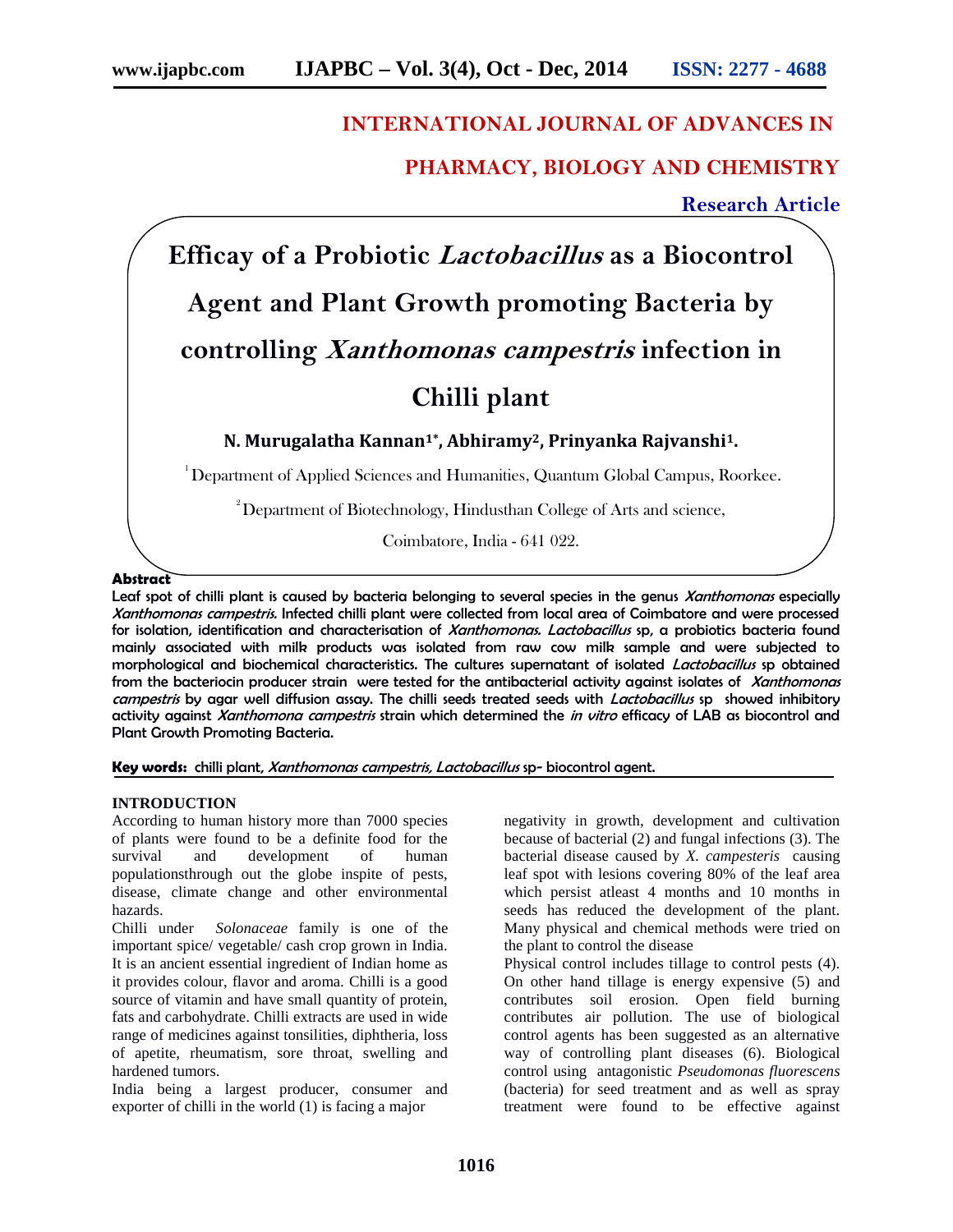*C.capsici* (7). *Trichoderma* species (fungus) are able to effectively control *C.capsici* infection in chilli (8).

Experts in the *Lactobacillus* Pafi Techno Resources Corporation in Cebu, Philippines extensively made a scientific study on Lactoplant as the viable replacement of the old conventional method of farming.

Lactoplant is an effective growth enhancer that could boost production in a maximum level, harmless to living being and restores the fertility of the soil for life. Probiotic microorganisms in Lactoplant are extremely important to every agricultural system because it will substantially provide much fertility of the soil.

In our present study probiotics Lactic acid Bacteria (LAB) was isolated from the natural sources like raw cow milk and were applied to determine their efficiency to control the infections caused by *Xanthomonas* sp in chilli plant. This study will reduce the continous use of chemical fertilizer and bacteriocides. The use of biocontrol agent might promote rapid plant growth.

In our present studies the following objectives was undertaken;

- *Xanthomonas campestris* from infected chilli leaf was isolated and characterized
- LAB from raw cow milk was isolated, identified and characterized
- Determination of *In vitro* Antagonistic activity against *Xanthomonas campestris* using LAB
- *In vitro* and *In vivo* access of the efficacy of LAB to act as Biocontrol, Plant growth promoting bacteria

# **MATERIALS AND METHODS COLLECTION OF SAMPLE**

Infected chilli plant sample (*Capsicum annum* L) were collected from the local area in Coimbatore, Tamilnadu, due their wide cultivation in Coimbatore and botanical name was confirmed from TNAU. Two varieties of chilli seeds (CO1, K2) were collected from TNAU. Immediately after collection, the sample were stored for further study.

Raw cow milk sample were collected from the local area in Coimbatore, Tamilnadu due to their wide acceptance among the consumers of Coimbatore. Immediately after collection, the sample were stored aseptically in low temperature  $(4^0C)$ , to protect it from contamination and deterioration.

# **MEDIA**

The bacteria *Xanthomonas campestris* was isolated from infected chillli plant leaves by using special media nutrient agar with 5% glucose media and nutrient broth with 5% glucose (9).

The bacteria *Lactobacillus* sp was isolated from raw cow milk sample by using MRS broth and MRS agar media (10).

## **ISOLATION AND IDENTIFICATION OF BACTERIA**

#### **Isolation of** *Xanthomonas campestris*

Infected chilli leaves were collected from the local area of Coimbatore, washed the sample under running tap water and treated with 10% Sodium hypochloride. Dissected out a small portion  $(1\times1\times3$ mm) of infected plant material and mounted in a crop of sterile water on a clean, flamed microscope slide. Examined slide under microscope at 40x magnification for microbial presence of bacteria. A loop full of suspension was inoculated on nutrient agar with 5%glucose medium and streaked (zig-zag) out. Incubated at  $27-30$ <sup>o</sup>C for 2-5 days. Sub cultured from a single well-separated colony on to richer media, and stored in slant at  $5^0C$ .

## **Identification of** *Xanthomonas campestris*

Identification of *Xanthomonas campestris* based on the colony morphology, and biochemical and nutritional tests described (11: 12) : Gram's stain: oxidative / fermentative metabolism; catalase, oxidase activities; nitrate reduction; hydrogen sulfide production; starch, gelatin and casein hydrolysis; growth on nutrient agar with 5% glucose (13); indole production from Tryptone; citrate utilization (9).

## **Isolation of** *Lactobacillus* **sp**

Raw cow milk sample were collected from the local area of Coimbatore under aseptic conditions, processed within three hours and used for further studies.

Milk sample was serially diluted and plated on to a De Man RogosaSharpe (MRS) medium for Lactobacillus isolation and incubated at 37<sup>0</sup>C for 48-72 hrs. Well isolated colonies with typical characteristics namely pure white, small (2-3 mm diameter) with entire margins were picked from each plate and transferred to MRS broth. Around five colonies were picked and were designated as LAB1, LAB2, LAB3, LAB4 and LAB5.

## **Identification of** *Lactobacillus* **sp**

Further identification of the Lactobacilli was performed according to their colony morphological, cultural, physiological and biochemical characteristics (14; 15) : Gram reaction, production of catalase, carbohydrate fermentation patterns, growth at 15<sup>0</sup>C and 45<sup>0</sup>C in a *Lactobacilli* De Mann Rogosa and Sharpe (MRS) broth as described by Bergey's Manual of Systematic Bacteriology (15), methyl red and Voges-Proskauer test in MR-VP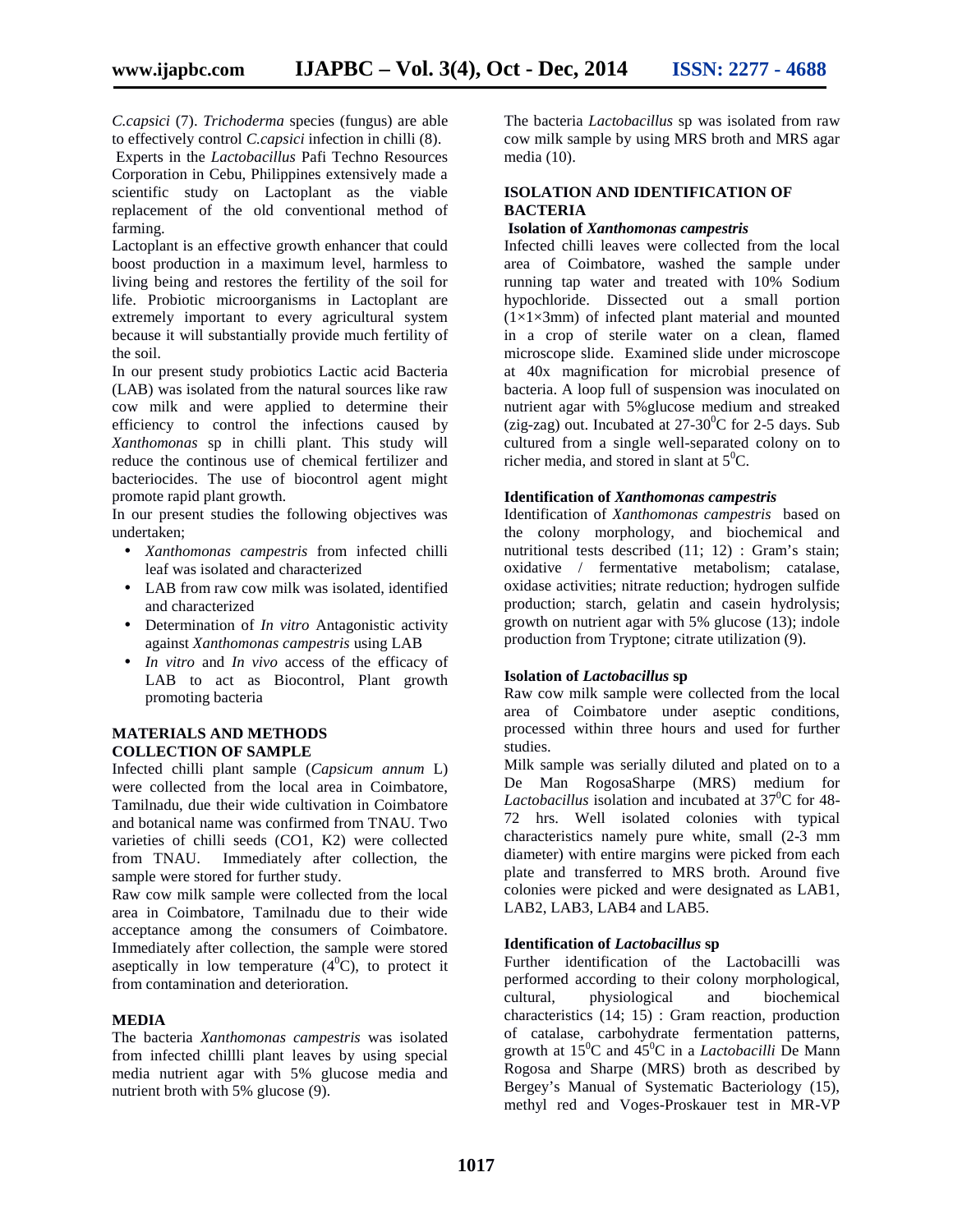medium, nitrate reduction in nitrate broth, indole production in Tryptone broth. Purified cultures were maintained at- $20^{\circ}$ C in MRS broth with 10% glycerol and enriched in MRS broth incubated at  $37^\circ$ C for 24hrs. The isolates were named as *Lactobacillus* sp.

## **DETECTION OF ANTAGONISTIC ACTIVITY Agar spot assay test**

Lactic acid bacterial isolates were cultured in 5ml of MRS broth at  $30^{\circ}$ C for 16 hrs. Aliquots (2µl) of the culture were spotted onto agar plates containing 10ml of MRS medium. After 18 hrs at  $30^{\circ}$ C, the plates were overlaid with 5ml of the appropriate soft agar (1% agar) inoculated with the cell suspension of the indicator strain *Lactobacillus* sp at a final concentration of 10<sup>5</sup> CFU/ml (16). The plates were incubated at  $37^{\circ}$ C for 24 to 72 hrs, depending on the growth of the indicator strain and the appearance of inhibitory zones were observed. Inhibition was scored positive if the zone was wider than 2mm in diameter.

## **Agar- well diffusion method**

The isolates (LAB1, LAB2, LAB3, LAB4 and LAB5) that were selected as potential bacteriocin producers were grown in MRS broth at  $37^0C$  for 48hrs. Cells were separated by centrifugation at 5000 rpm for 10 min at room temperature. Around 6mm diameter wells were made on *X. campestris* strain inoculated agar with 5% glucose media and each well was inoculated with 100 $\mu$ l of culture supernatant of bacteriocin producing *Lactobacillus* strains after neutralization with NaOH (17). Inhibitory activity was performed against Gram positive (LAB) and Gram negative organism (*Xanthomonas campestris*).

## *IN VITRO* **AND** *IN VIVO* **EFFICACY OF** *LACTOBACILLUS* **sp AS BIOCONTROL, PLANTGROWTH PROMOTING BACTERIA Chilli plant seeds experiment**

Seeds from two varieties of chilli plants such as CO1 and K2, were placed in two replicates of 50 seeds. Each 25 seeds per plate were kept at  $4^0C$  before use. First the surfaces of the seeds were disinfected with ethanol (70%) for a minute and rinsed with distilled water four times to minimize microorganism development at the early stages of germination (18). The treatments included immersion of seeds for 10 minutes in LAB1, LAB2, LAB3, LAB4 and LAB5 prepared on MRS broth with two replicates of 25 seeds each per microbial isolates. After immersion, the seeds were dried under laminar flow and then placed in petridishes after the inoculation of *Xanthomona campestriss* broth (19).

# *IN VITRO* **AND** *IN VIVO* **GERMINATION DESIGN**

## *In vitro* **trials**

Experiments were performed under *in vitro* condition. First the LAB treated infected chilli seeds from each variety was inoculated in the MS medium in aseptic under *in vitro* condition. Non- treated infected chilli seeds were inoculated as control. After 30 days, expression of healthy seedling were observed.

# *In vivo* **trials**

*In vivo* trials were performed in pot (30cm diameter) filled with unsterilized natural soil. First the LAB treated infected chilli seeds from each variety was inoculated in different pots, at *in vivo* condition. Non treated infected chilli seeds were used as control. After 30 days, expression of healthy seedling were noted (20).

## **Germination and Statistical method**

After one month's growth, chilli plants were harvested under both *in vitro* and *in vivo* condition. To reveal the effect of LAB on the growth characteristics, each plant was measured for shoot length and root length. Statistical analysis data were analyzed using SPSS for windows (SPSS Inc.) by means of a one-way ANOVA and subsequently differences between treatments and control were determined using least significant differences LSD at  $0.05(20)$ .

# **RESULTS**

#### **Isolation and identification of bacteria Isolation of** *Xanthomonas campestris*

Infected chilli plant sample were collected from the local area in Coimbatore and were processed for isolation of *Xanthomonas campestris*. Among the peocesseed samples colonies with typical characteristics namely smooth, round (1.5cm-2cm) with entire margins (Figure 1. a) were picked and were subjected to morphological and biochemical characteristics.

## **Identification of** *Xanthomonas campestris*

Isolate reacted negatively to gram staining under a light microscope, are generally short rods (Figure 1.b). *Xanthomonas campestris* were able to utilize citrate, gelatin is liquefied, indole is produced, catalase is positive, nitrate is reduced, starch and casein is hydrolysed, oxidase is positive. *Xanthamonas campestris* can able to grow on nutrient agar with 5% glucose (Table 1). Based on the above characters it was concluded that all the isolates were identified as *Xanthomonas campestris.*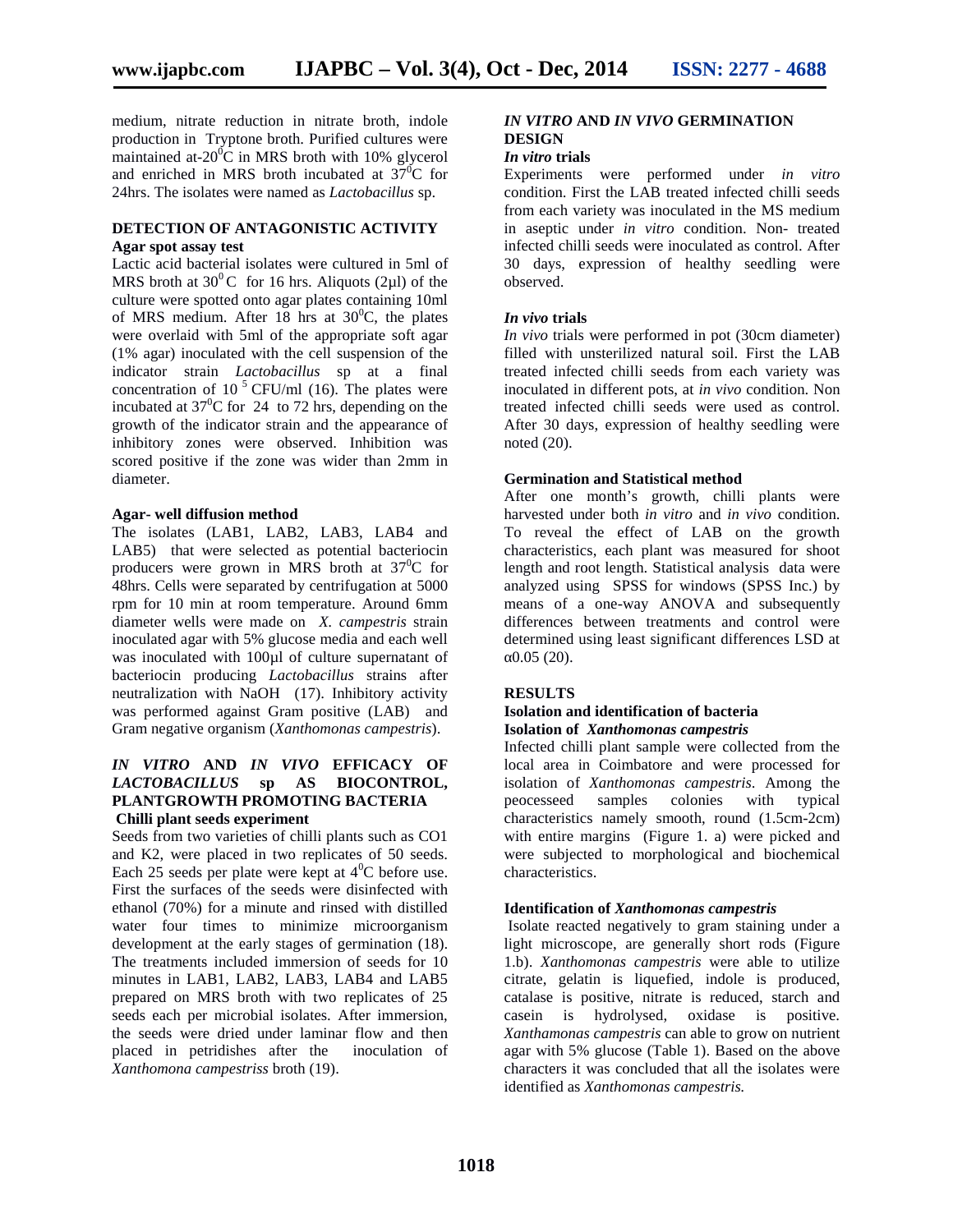## **Isolation of** *Lactobacillus* **sp**

Raw cow milk sample were collected from the local area of Coimbatore and were processed for isolation of Lactobacilli. Among the processed samples colonies with typical characteristics namely pure white, small (2-3mm diameter) with entire margins were picked (Figure 2.a) and subjected to morphological and biochemical characteristics.

### **Identification of** *Lactobacillus* **sp**

Five isolates described as LAB1, LAB2, LAB3, LAB4 and LAB5 reacted positively to gram staining under a light microscope. Lactobacilli are generally long rods, some times they are short rods (Figure 2.b). *Lactobacillus* sp do not possess flagella and do not create endospores, nitrates are not reduced, gelatin is not liquefied. Indole is not produced, acidic and non-acid end products are produced and catalase negative (Table 2).

## **Detection of antagonistic activity of** *Lactobacillus* **sp against against** *Xanthomonas campestris* **Agar spot assay**

The culture supernatants obtained from *Lactobacillus* sp tested for antibacterial activity against the same group of *Lactobacilli*. This has shown clear zone of inhibition against the indictor organism and they were selected as potential bacteriocin producers (Figure 3.a). All the isolates were able to inhibit the indicator organism.

### **Agar-well diffusion Assay**

The cultures (LAB1, LAB2, LAB3, LAB4, LAB5) supernatant obtained from the bacteriocin producer strains was tested for antibacterial activity against isolates of gram negative bacteria, *Xanthomonas campestris*. Bacteriocins obtained from the isolates showed inhibitory activity against all the tested strains in the form of zone of inhibition (mm in diameter). The antibacterial activity of LAB1 and LAB2 showed strong zone of inhibition (5mm in diameter) against *Xanthomonas campestris*. LAB3 was able to inhibit *Xanthomonas campestris* showing 16mm in diameter. LAB4 showed that inhibitory activity at a range of 16.5mm in diameter. LAB5 strongly inhibited the organism showing zone of inhibition 26mm than all other isolates (Table 3 and Figure.3.b).

## *In vitro* **and** *In vivo* **efficacy of** *Lactobacillus* **sp as Biocontrol, Plant growth promoting bacteria Chilli plant seeds experiment**

Seeds of two varieties of chilli plants such as CO1 and K2 were treated with strains of *Lactobacillus* (LAB1, LAB2, LAB3, LAB4, and LAB5). Treated seeds are showed activity against the strain of

*Xanthomonas campestris*. CO1 seeds were strongly inhibited when compared to K2. LAB5 inhibited the seeds CO1 (8.8 mm in diameter) and K2 (7.6 mm in diameter) at a very stronger rate when compared to other isolates. LAB4 showed inhibition 8.2 mm in CO1 and 7.2 mm in K2 against *Xanthomonas campestris*. LAB3 inhibited K2 at 7.2 mm in diameter and 6.8 mm in CO1 (Table 4 and Figure 4).

#### *In vitro* **and** *In vivo* **germination trail** *In vitro* **trails**

*In vitro* trails were performed in MS medium at *in vitro* condition using LAB treated seeds CO1, K2. LAB treated seed revealed their ability to enhance plant growth when compared with control which was processed after one month. Plant growth characteristics significantly differed in response to different LAB strains. Seeds not treated with LAB (control) showed 8.25cm shoot length and 5.5cm root length. LAB5 treated seeds germinated than other seeds and their shoot length was 8.125cm and root length was 8.25cm. But no rapid increase in K2 variety when compared with control. Treated plantlet doesn't show any symptoms of disease (Table 5, Figure 5 and 7).

#### *In vivo* **trails**

*In vivo* trails were performed on pot at *in vivo* condition using LAB treated seeds such as CO1, K2. LAB applied as seed treatment show their ability to enhance plant growth compare with control. LAB5 treated seeds showed better germination when compared to the other LAB treated seeds. The shoot length was 6.6cm and the root length was 8.66cm found to be strongest enhancement than other treated seeds. K2 variety doesn't show any obvious increase. Treated plantlet doesn't show any symptoms of disease (Table 6, Figure 6 and 8).

These result reveal the capability of LAB to be considered as Plant Growth Promoting Bacteria and Biocontrol agent.

## **DISCUSSION**

Lactic Acid Bacteria is widely distributed in the nature and occurring naturally as indigenous microflora in milk and dairy products, that play an important role in every agricultural system.

#### **Isolation and identification of bacteria**

## **Isolation and identification of** *Xanthomonas campestris*

Infected chilli leaves were collected from the local area of Coimbatore, and processed for isolation of *Xanthomonas campestris*.

Isolate reacted negatively to gram staining under a light microscope, are generally short rods (Figure 1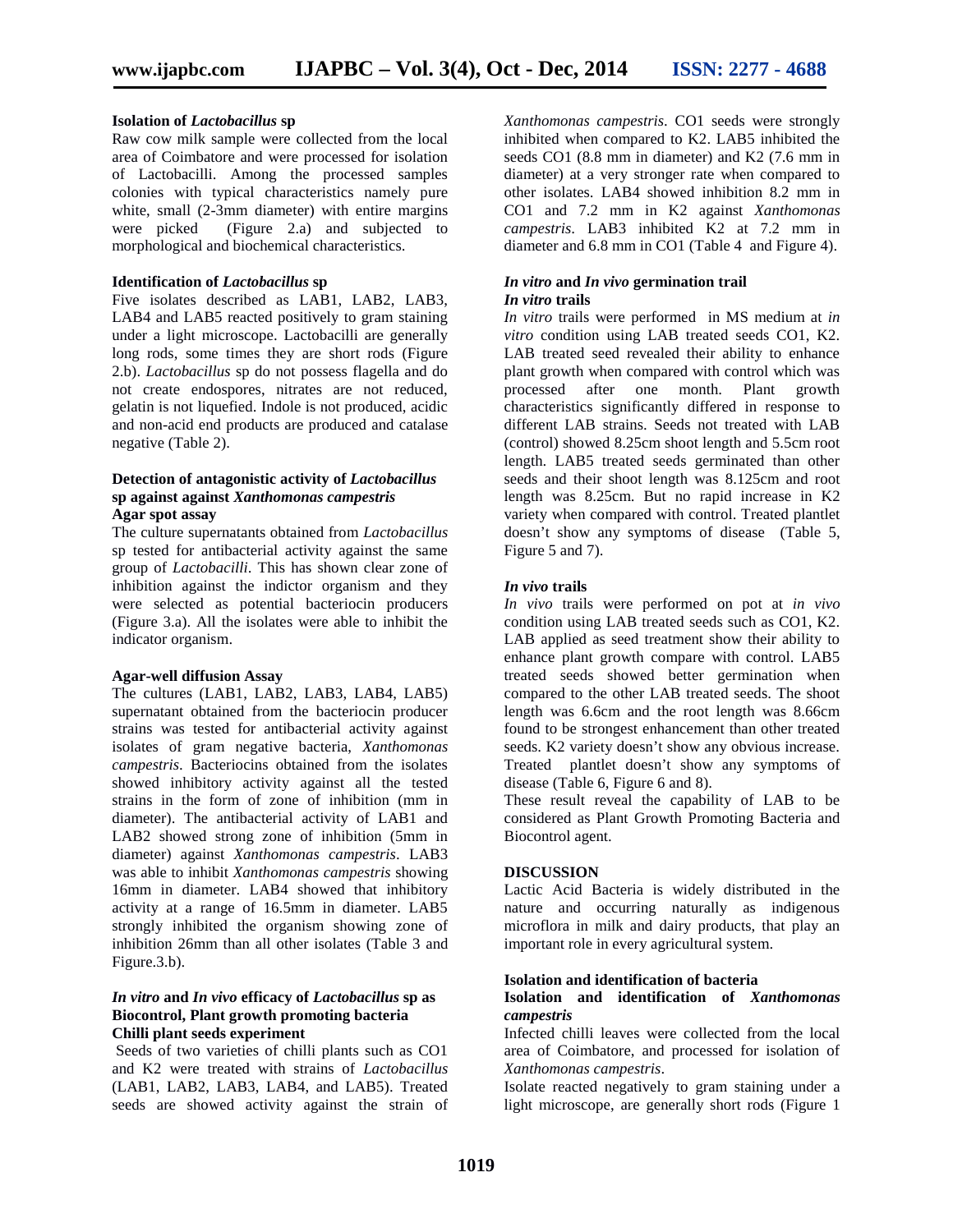b). *Xanthomonas campestris* were able to utilize citrate, gelatin is liquefied, indole is produced, catalase is positive, nitrate is reduced, starch and casein is hydrolysed, oxidase is positive. *Xanthamonas campestris* can able to grow on nutrient agar with 5% glucose.

The isolate was classified as *Xanthomonas campestris*, based on their morphological and biochemical characters (11), ( Table 1). Isolate of *Xanthomonas campestris* were gram negative (21). Reports were been found for isolates of *Xanthomonas campestris* grow on Nutrient agar with 5% Glucose (22)*. Xanthomonas campestris*showed gelatin liquefaction, Nitrate reduction (23), starch hydrolysis, Casein hydrolysis, Indole production, and Hydrogen sulphide production (9), oxidase and catalase characters are shown.

#### **Isolation and identification of** *Lactobacillus* **sp**

Raw cow milk sample was collected from the local area of Coimbatore, and processed for isolation of LAB (Figure 2.a). From the tested samples five bacterial cultures were isolated to draw conclusion about the resident lactobacilli. The microbial colonies were counted in the samples by standard plate count. *Lactobacillus bulgaricus* and *Lactobacillus casei* isolated were isolated from yoghurt, different kinds of cheese and a traditional food named 'tarhana' (a fermented food made of a mixture of cereal, yoghurt and thyme) (24).

All isolates of *Lactobacillus* sp were able to grow at  $15^{\circ}$ C and 24% of the isolates were not able to grow at 45°C. Lactobacilli are generally isolated on rich media such as MRS, which is routinely used for the isolation and counting of Lactobacilli for most fermented food products (25). Classification of *Lactobacillus* sp isolates from temperate regions according to their morphology, physiology and molecular characteristics (15). Few strains were able to utilize citrate and were found to be non motile, catalase, indole, VP negative, nitrates are not reduced and gelatin was not liquefied. MRS agar was suitable for bacteriocin assay of lactobacilli (26). The morphological characters of lactobacilli from raw milk, nature whey starter and cheese (27).

LAB isolated from rainbow trout of west Azarbaijan, Iran were Gram positive, catalase positive bacilli, were able to grow at  $15^{\circ}$ C and  $45^{\circ}$ C (28). The identified showed 80% or more similarly to the MTCC type cultures and showed variations in their sugar fermentation pattern.

18.75% of isolates from raw and fermented products like milk, curd, idli batter and pickle are *Lactobacilli* (29)*.* The dairy products in Sudan rich source of *Lactic acid bacteria* (30).

# **Detection of antagonistic activity against** *Xanthomonas campestris* **using** *Lactobacillus* **sp Agar Spot Assay**

In this study *in vitro* assay was carried to characterize the antimicrobial potential of the culture supernatant to inhibit some pathogenic bacteria. The LAB isolate was screened for bacteriocin producers by Agar spot assay test (16). Isolates inhibiting the indicator organism by clear zone of inhibition were selected as bacteriocin producers (Figure 3.a). Total inhibition diameter was calculated for each LAB strain as the sum of the inhibition diameter against the indicator strain. The antibacterial activities were done by an agar spot in which only 14.3% of strains made known to produce bacteriocin(31).

## **Agar Well Diffusion Assay**

The inhibitory spectrum of the cell free supernatant fluid against Gram negative pathogens was widely varied. The antibacterial activity of LAB1 and LAB2 showed strong zone of inhibition (5mm in diameter) against *Xanthomonas campestris*. LAB3 was able to *X. campestris* showing 16mm in diameter. LAB4 showed that inhibitory activity at a range of 16.5mm in diameter. LAB5 strongly inhibited the organism showing zone of inhibition 26mm than all other isolates (Table 3 and Figure 3.b).

LAB isolated from fresh fruits and vegetables effective against the phytopathogenic and spoilage bacteria and fungi, *Xanthomonas campestris, Erwinia carotovora, Monilinia laxa* and *Botrytis cinerea* on apple fruits (32).

Isolates of LAB5 and LAB1 showed higher antibacterial activity under *in vitro* agar well diffusion method.

Bacteriocins form the pores in the membrane of sensitive cells and deplete the trans membrane potential and/or the pH gradient, resulting in the leakage of cellular materials (33; 34). The inhibitory effect was assumed to be bacteriocin and not due to  $H_2O_2$  since there was no oxidizing effect on bacterial cells which destroy the molecular structure of cell protenis (35).

# *In vitro and In vivo* **Efficacy of** *Lactobacillus* **sp as Biocontrol, Plant Growth Promoting Bacteria**

*In vitro* trials were performed in MS medium at *in vitro* condition using LAB treated seeds CO1, K2. LAB treated seed revealed their ability to enhance plant growth when compared with control which was processed after one month. Seeds not treated with LAB (control) showed 8.25cm shoot length and 5.5cm root length. LAB5 treated seeds germinated than other seeds and their shoot length was 8.125cm and root length was 8.25cm. But no rapid increase in K2 variety when compared with control. Treated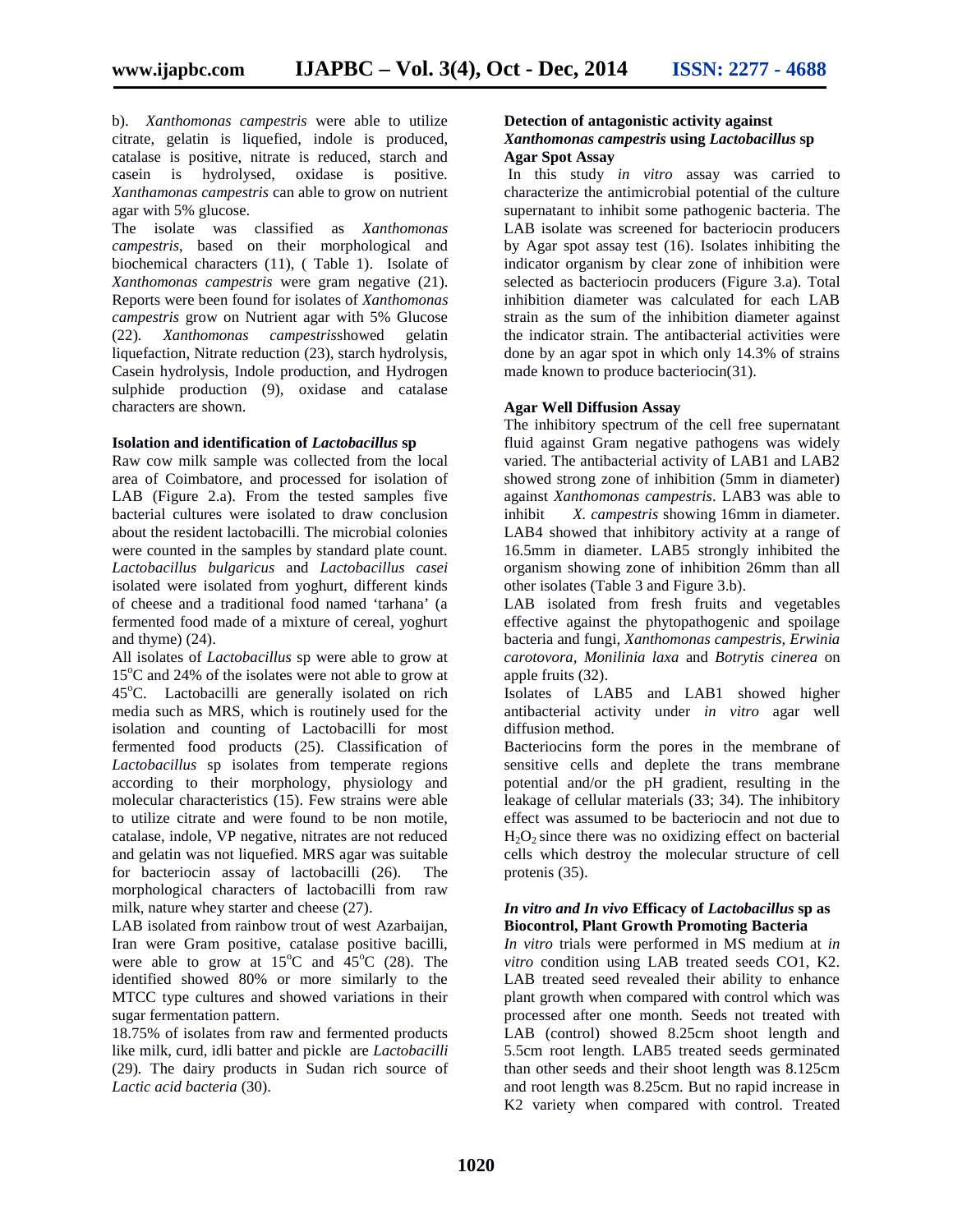plantlet doesn't show any symptoms of disease (Table 5, Figure 5  $& 7$ ).

*In vivo* trails were performed on pot at *in vivo* condition using LAB treated seeds such as CO1, K2. LAB applied as seed treatment show their ability to enhance plant growth compare with control. LAB5 treated seeds showed better germination when compared to the other LAB treated seeds. The shoot length was 6.6cm and the root length was 8.66cm found to be strongest enhancement than other treated seeds (Table 6, Figure 6 & 8).

LAB isolated from fresh fruits and vegetables were reported to be effective against the phytopathogenic and spoilage bacteria and fungi, *Xanthomonas campestris, Erwinia carotovora, Monilinia laxa* and *Botrytis cinerea* on apple fruits (32).

LAB with antifungal activity are well documented in food, meat and milk products as biopreservatives (36) while less attention has been paid to exploit the antifungal activity of LAB for biocontrol of phytopathogenic fungi.

The supension of *Lactobacillus plantarum* delayed the growth of *Aspergillus flavus, Fusirium graminearum, Rhizopus stolonifer* and *Botrytis cinerea* on cucumber (37). The inhibitory activity of *Lactobacillus plantarum* in both the cells and supernatant against fungal *C*. *gloeosporioides* is in agreement with previous studies (38; 39; 40).

Recently, it was found that tomato seeds treated with lactic acid bacteria reduced the growth of *Fusarium oxysporium* andimproved the growth of roots (41).

| Table                                                                                     |  |
|-------------------------------------------------------------------------------------------|--|
| Biochemical characterization of Xanthomonas campestris isolated from infected chilli leaf |  |

| S no | Isolate                                          | Morphology | ⋴<br>reaction<br>Gram    | Growth<br>on<br>nutrient<br>agar with<br>5%<br>glucose | $\overline{\mathrm{m}}$<br>liquefacti<br>Gelatin | S<br>٠¤<br>hydrolys<br>Starch | S<br>. <u>29</u><br>droly<br>asein<br>Ě<br>ر | g<br>rate<br>ucti<br>這<br>ŢŌ<br>$\sim$ | tion<br>product<br>Indole | idase<br>×<br>Ċ | atalase<br>ر | sation<br>ate<br>Ė<br>⊷<br>ىب<br><br>C | ರ<br>Species<br>identifie |
|------|--------------------------------------------------|------------|--------------------------|--------------------------------------------------------|--------------------------------------------------|-------------------------------|----------------------------------------------|----------------------------------------|---------------------------|-----------------|--------------|----------------------------------------|---------------------------|
| ι.   | Organism<br>isolated<br>from<br>infected<br>leaf | Rods       | $\overline{\phantom{a}}$ | $^+$                                                   | $^+$                                             | $^{+}$                        | +                                            | $^+$                                   | $^+$                      | +               | +            | $^+$                                   | Xanthomonas<br>capestris  |

|      | Divenenmear characterization of <i>Lactobactinus</i> sp isolated from faw cow mink |                  |            |                          |                          |           |                |                          |                          |                          |                              |
|------|------------------------------------------------------------------------------------|------------------|------------|--------------------------|--------------------------|-----------|----------------|--------------------------|--------------------------|--------------------------|------------------------------|
| s.no | <b>Isolates</b>                                                                    | Gram<br>reaction | Morphology | Indole                   | <b>MR</b>                | <b>VP</b> | <b>Citrase</b> | Catalase                 | Reduction                | Gelatin                  | <b>Species</b><br>identified |
|      | LAB1                                                                               | $+$              | Rod        | $\overline{\phantom{a}}$ | $\overline{\phantom{a}}$ |           | ۰              | ۰                        | ٠                        |                          |                              |
| 2    | LAB <sub>2</sub>                                                                   | $+$              | Rod        | $\overline{\phantom{a}}$ | -                        |           | ۰.             |                          | ۰                        |                          | <b>Lactobacillus</b>         |
| 3    | LAB3                                                                               | $+$              | Rod        | $\overline{\phantom{a}}$ | ٠                        | ۰         | ۰              | -                        | ۰                        |                          | sp                           |
| 4    | LAB4                                                                               | $+$              | Rod        | $\overline{\phantom{a}}$ | $\overline{\phantom{a}}$ |           | ۰              | -                        | $\overline{\phantom{a}}$ |                          |                              |
|      | LAB5                                                                               | $+$              | Rod        | ٠                        | $\overline{\phantom{a}}$ | ۰         | ۰              | $\overline{\phantom{a}}$ | $\overline{\phantom{a}}$ | $\overline{\phantom{a}}$ |                              |

**Table 2 Biochemical characterization of** *Lactobacillus* **sp isolated from raw cow milk**

**Table 3 Antibacterial activity of LAB against** *Xanthomonas campestris*

|       | Isolate from chilli<br>plant | Zones of inhibition (mm in diameter) |                  |                  |                  |                  |  |  |
|-------|------------------------------|--------------------------------------|------------------|------------------|------------------|------------------|--|--|
| S. NO |                              | Isolates of <i>Lactobacillus</i> sp  |                  |                  |                  |                  |  |  |
|       |                              | LAB1                                 | LAB <sub>2</sub> | LAB <sub>3</sub> | LAB <sub>4</sub> | LAB <sub>5</sub> |  |  |
|       | X. campestris                | 15mm                                 | 15mm             | 16mm             | $16.5$ mm        | 26 <sub>mm</sub> |  |  |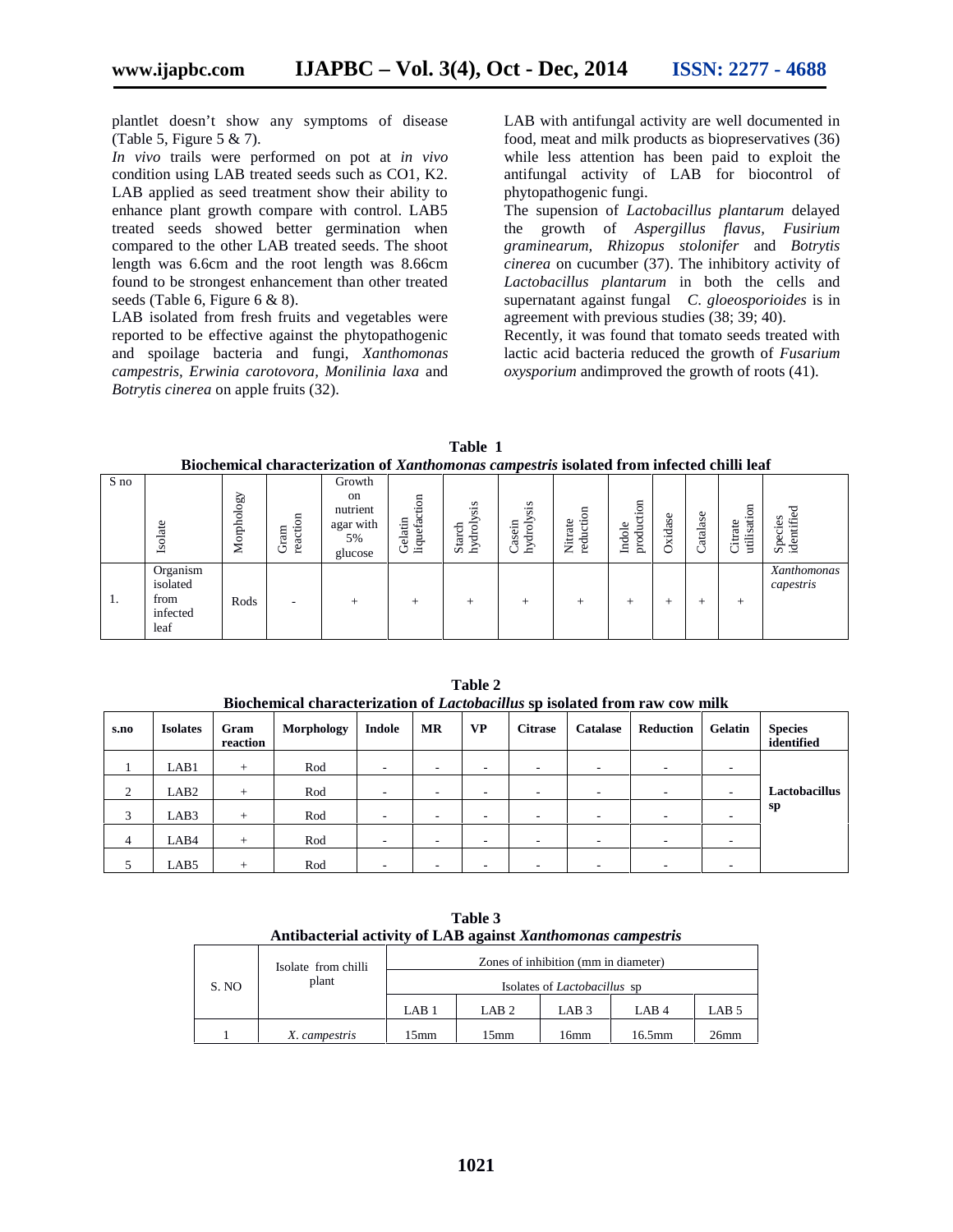|       |                  | Chilli plant seeds experiment |                   |  |  |  |
|-------|------------------|-------------------------------|-------------------|--|--|--|
|       | Isolates of      | Zone of inhibition            |                   |  |  |  |
| S. No | Lactobacillus sp | CO <sub>1</sub>               | K <sub>2</sub>    |  |  |  |
|       | LAB1             | 5.8 <sub>mm</sub>             | 5.4mm             |  |  |  |
| 2     | LAB <sub>2</sub> | 5.4mm                         | $6.4$ mm          |  |  |  |
| 3     | LAB3             | 6.8 <sub>mm</sub>             | $7.2$ mm          |  |  |  |
| 4     | LAB4             | 8.2 <sub>mm</sub>             | $7.2$ mm          |  |  |  |
| 5     | LAB5             | 8.8 <sub>mm</sub>             | 7.6 <sub>mm</sub> |  |  |  |

**Table 4**

| Table 5                                        |  |
|------------------------------------------------|--|
| <b>Growth and Statistical analysis- ANNOVA</b> |  |
| In vitro germination                           |  |

|            | ີ                                                                             |                 |
|------------|-------------------------------------------------------------------------------|-----------------|
| Treatments | Shoot length                                                                  | Root length     |
| Control    | $8.25 \pm 1.08$                                                               | $5.5 \pm 0.55$  |
| LAB3       | $6.5 \pm 1.5$                                                                 | $6.83 \pm 0.25$ |
| LAB4       | $7 + 0.95$                                                                    | $5.8 \pm 0.83$  |
| LAB5       | $8.125 \pm 1.05$                                                              | $8.25 \pm 0.25$ |
| __         | . .<br>$\sim$ $\sim$ $\sim$ $\sim$ $\sim$ $\sim$<br>$\cdots$<br>$\sim$ $\sim$ | ---             |

Results are mean values of three replicates determination ±SD

| Table 6<br>In vivo germination |                 |                 |  |  |  |
|--------------------------------|-----------------|-----------------|--|--|--|
| Treatments                     | Shoot length    | Root length     |  |  |  |
| Control                        | $11 \pm 17$ .   | $6 + 0.083$     |  |  |  |
| LAB3                           | $3.88 \pm 1.$   | $56 \pm 0.25$   |  |  |  |
| LAB4                           | $6.60 \pm 0.93$ | $7.5 \pm 0.25$  |  |  |  |
| LAB5                           | $6.66 \pm 1.05$ | $8.66 \pm 0.25$ |  |  |  |

Results are mean values of three replicates determination ±SD





**a.** *Xanthomonas campestris* Colonies on **b.** Gram staining of Nutrient-Agar with 5% Glucose *Xanthomonas campestris*

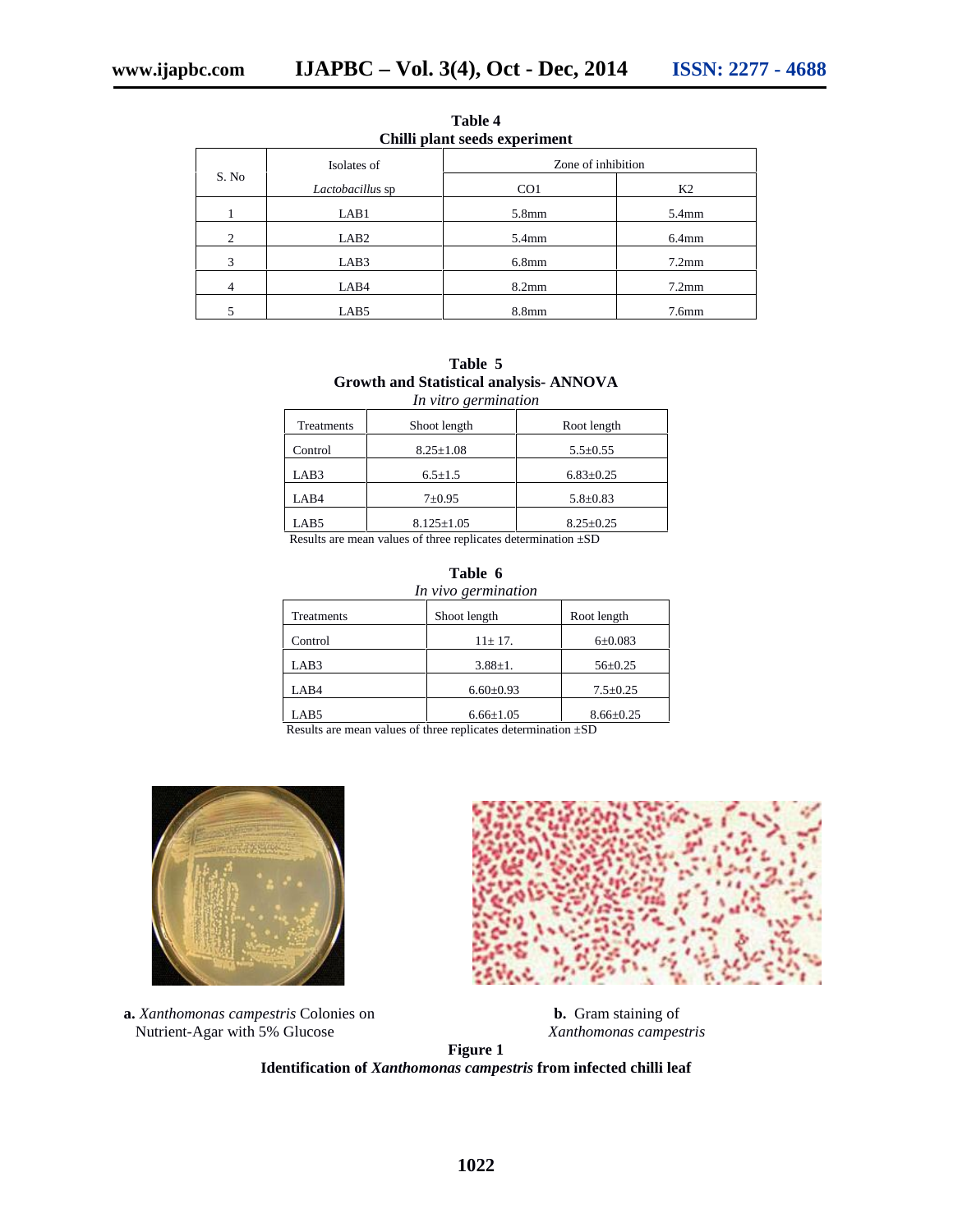

**a**. *Lactobacillus* sp colonies on MRS Agar media



**b.** Gram staining of *Lactobacillus* sp

**Figure 2 Identification of** *Lactobacillus* **sp from raw cow milk**





**a. Agar spot assay method b. Agar-well assay method**

**Figure 3 Antagonistic activity of** *Lactobacillus* **sp against** *Xanthomonas campestris*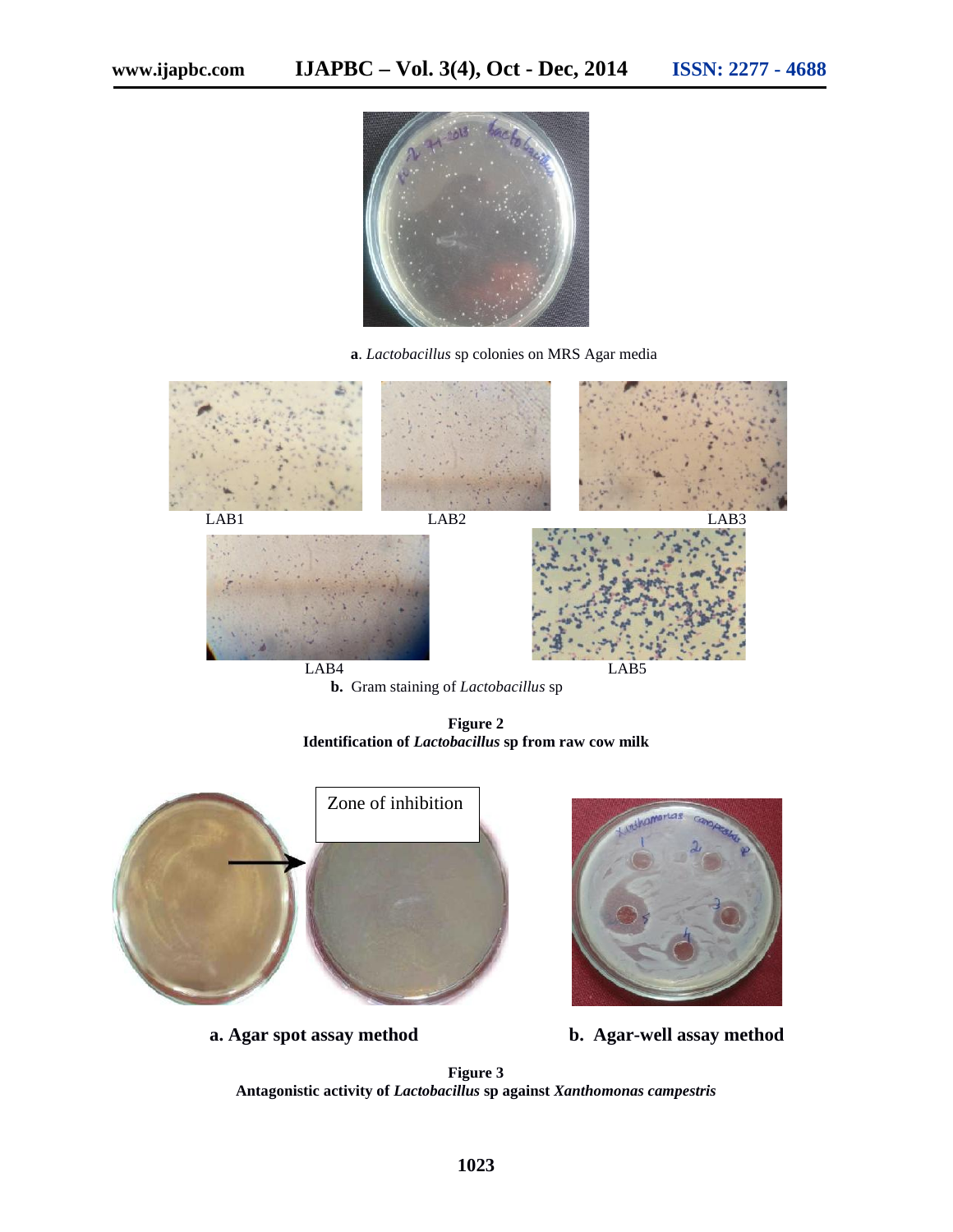

**4.1** Activity of LAB treated chilli seed CO1 against *Xanthomonas campestris* LAB treated CO1 seeds



. **4.1** Activity of LAB treated chilli seed CO1 **Figure 4** against *Xanthomonas campestris* LAB treated CO1 seeds

*In vitro* **and** *in vivo* **efficacy of LAB act as Biocontrol, Plant growth promoting Chilli plant seeds treatment**

*In vitro* **germination of chilli seed CO1**





Control CO1 1. LAB3 treated CO1 2. LAB4 treated CO1 3. LAB5 treated CO1 **Figure 5**









control 1.LAB3 treated CO1 2.LAB4 treated CO1 3. LAB5 treated CO1





**Figure 6** *In vivo* **germination of treated and control CO1 chilli seeds**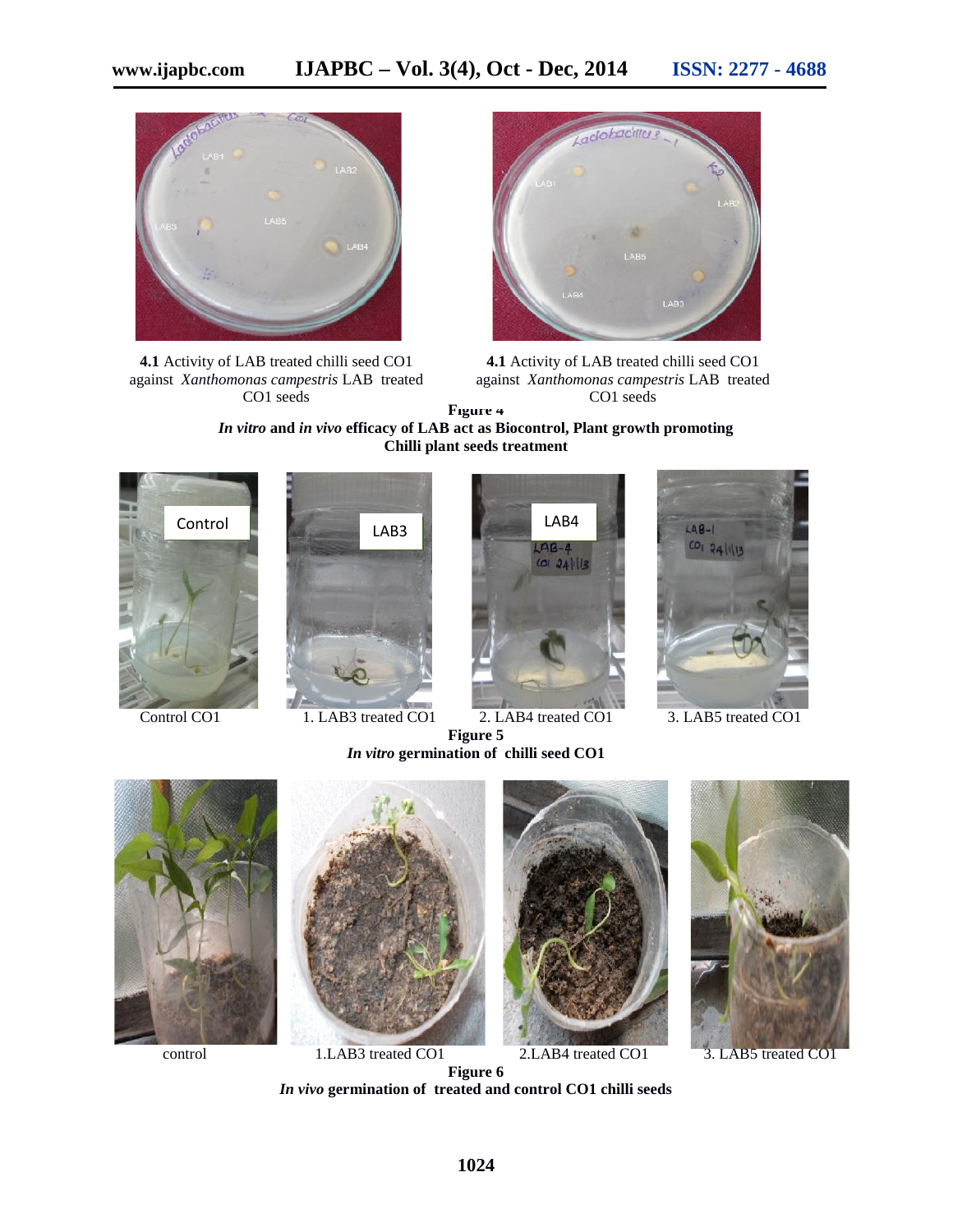







**Figure 7** *IN VITRO* **GERMINATION - SHOOT AND ROOT LENGTH CO1 variety of chilli plantlet**









Control 1.LAB5 treated CO1 2.LAB4 treated CO1 3. LAB3treated CO1



#### **REFERENCES**

- 1. Asalmol MN, Kale VP, Ingle ST, Seed borne fungi of chilli incidence and effect on seed germination. Seed Res. 2001; **29:** 76-79.
- 2. Soum Sanogo, Marvin Clary, Respectively Associate Professor, Department of Entamology, Plant Pathology, and Weed Science, New Mexico State University, Las Cruces; and Agronomist, Border Foods, Inc., Deming. New mexico chile Association Report, 2008; 30,1-7.
- 3. Sangchote S, Pongpisutta R, Kongsamai B, Taweechai N, Sukaprakam, S, Resistance of pepaper to Collectrotrichum spp. Proceeding of the  $1<sup>st</sup>$  Announcement an d International Conference on periurban Vegetable Production in the Asia- Pacific Region for the  $21<sup>st</sup>$  Century,

September 29- October 1, 1998, Kasetsart University, Bangkok, Thailand.

- 4. Haridson JR, Fire and flame for plant disease control. Ann. Rev. Phytopathol. 1998; 14: 355- 379.
- 5. Phillips RE, Bevins RL, Thomas GW, Freye WW, Phillips SH, No-tillage agriculture. Science, 1980; 208**:**1108-1113.
- 6. Compant S, Duffy J, Nowak C. Clement, Barka EA, Use of plant-promoting bacteria for biocontrol of plant diseases principles mechanisms of action and future prospects. Applied Environ. Microbiol. 2005; 71**:**4951- 4959.
- 7. Srinivas C, Niranjana SR, Praveen KL, Chandra NS, Shetty HS, Effect of chemicals and biological agents on seed quality of chilli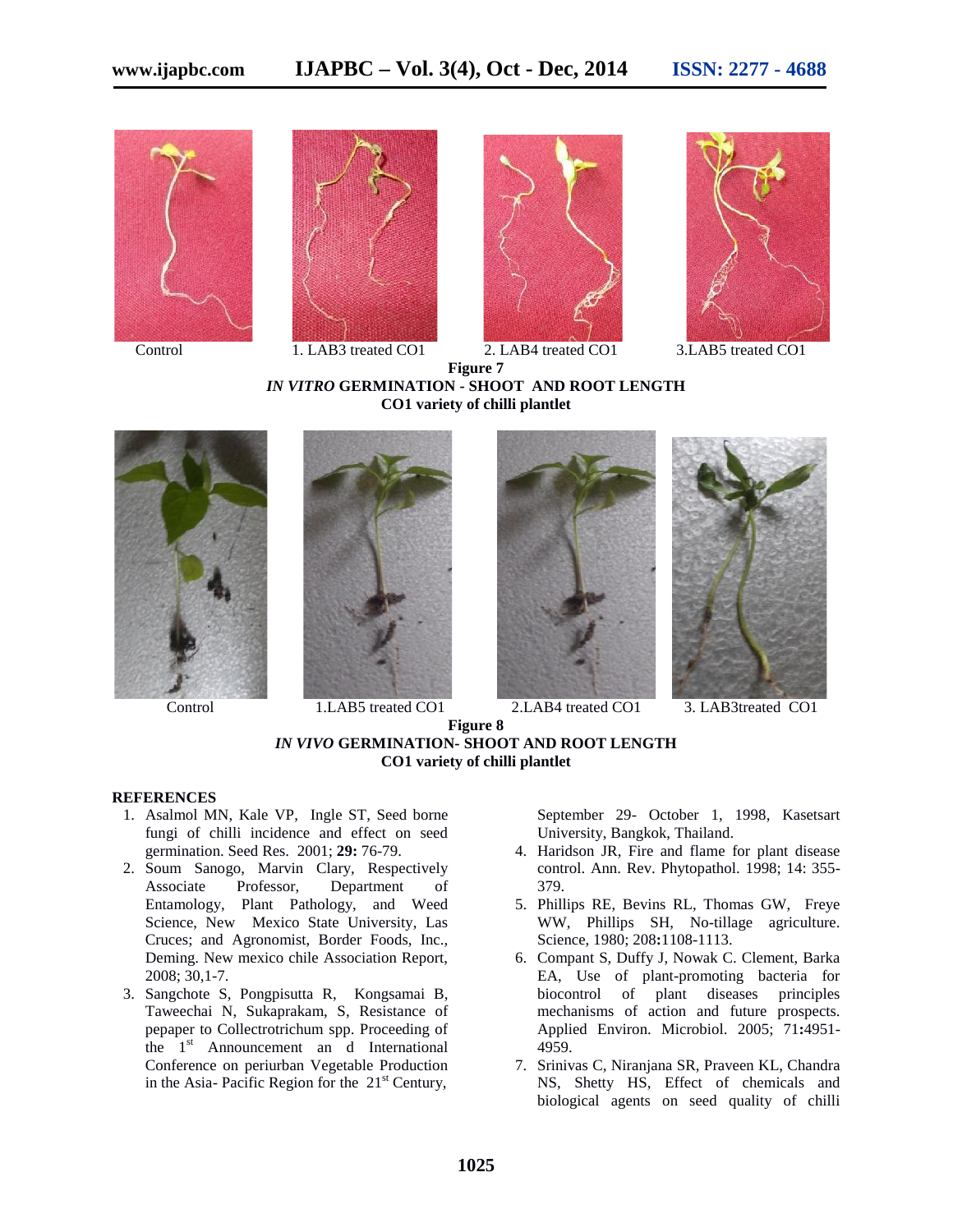(Capsicum annum L). Indian, Phytopathol. . 2005; 59**:** 62-67.

- 8. Maymon M, Minz D, Barbul O, Zveibil A, Elad Y, Freeman S, Identification to species of Trichiderma biocontrol isolates according to AP-PCR and ITS sequence analyses. Phytopathology/ Mycology. 2004; 32:370-375.
- 9. Aneja KR.  $2<sup>nd</sup>$  experiment in Microbiology, Plant Pathology, Tissue Culture and Mushroom cultivation, Vishwas Prabhakaran, New Delhi. 1996; 14:11-234.
- 10. DeMan JC, Rogosa M, Sharpe ME, A medium for the cultivation of lactobacilli. J. Appl. Bacteriol.1960; 23**:**130-135.
- 11. Dye DW, Xanthamonas, Laboratory guide for identification of plant pathogenic Bacteria. N.W. Schaad, ed: American phytochemical society, st.paul, M.N., 1980; pp 45-49.
- 12. Sands DC, Klement Z, Radalph K, Akademiai Kiado, Budapes, Physiological criteria deyerminative tests. Methods in phytobacteriology. 1990;133-143.
- 13. Bradbury JF.1984. Xanthomonas Dowson, In: Bergey's manual of systematic Bacteriology, Vol.1. (Krieg, N.R. and Holt, J.G. eds). William and Wilkins, Balimore. 1939, pp 199-210.
- 14. Sharpe ME, Fryer TF, Smith DG, Identification of Lactic acid bacteria In: Identification methods for Microbiologists, E.M. Gibbs, F.A. Skinner (Eds), London: Academic Press, 1979;pp 233-259.
- 15. Kandler O, Weiss N, Genus Lactobacillus beijerinck 1901. In Bergey's Manual of systematic Bacteriology. Vol 2 ed., 1986;pp 1209-1234.
- 16. Kilic AO, Pavlova SI, Ma W, Tao L, Analysis of Lactobacillus phages and Bacteriocins in American dairy products and characterization of phages isolated from yogurt. Appl. Environ. Microbiol. 1996; 62**:** 21111-2116.
- 17. Toba T, Yoshika E, Itoh T, Acidophilucin A, a new heat -liable bacteriocin produced by Lactobacillus acidophilus LAPT 1060. Lett. Appl. Microbiol.1991; 12: 106-1-8.
- 18. Heydari A, Pessarakli M, A review on biological control of fungal plant pathogens using microbial antagonists. J. Biol. Sci. . 2010; 10**:** 273-290.
- 19. Asma Saleh W.El-Mabrok, Zaiton Hassan, Ahmed Mahir Mokhtar, Mohamed Mustafa Aween, Efficacy of Lactobacillus plantarum C5 Cell and their Supernatant against Collectrotrichum gloeosporioides on germination rate of chilli seeds. Research J. of Biological Sciences. 2012; **7** (4):159-164.
- 20. Hoda A. Hamed, Yomna A. Moustafa , Shadia M. Abdel-Aziz, In vivo efficacy of lactic acid bacteria in biligical control against Fusarium oxysporum for protection of Tomato plant. Life science Journal, 2011; **8**(4):462-468
- 21. Schaad NW, Dickey RS, Kelman A, Erwinia, "Carotovora" or soft rot group. In: Laborotory Guide for Identification of plant pathogenic bacteria. 2ed.st.paul:Aps. 1988; pp:44-59.
- 22. Bradbury JF.1984. Xanthomonas Dowson, In: Bergey's manual of systematic Bacteriology, Vol.1. (Krieg, N.R. and Holt, J.G. eds). William and Wilkins, Balimore, 1939; pp 199-210.
- 23. Dickey RS, Kelman A, Erwinia, "Carotovora" or soft rot group. In: Laborotory Guide for Identification of plant pathogenic bacteria. 2ed.st.paul:Aps, 1988; pp:44-59.
- 24. Ozlem Erdogrul, Feryal Erbilir, Isolation and Characterization of Lactobacillus bulgaricus. Turk.J. Biol. 2006; 30:39-44.
- 25. DeMan JC, Rogosa M, Sharpe ME, A medium for the cultivation of lactobacilli. J. Appl. Bacteriol. 1960; 23**:**130-135.
- 26. Sphelhaug, Hardlender, Sphelhaug, SR, Handler SK, Initiation of food born bacterial pathogens by bacteriocins from Lactococcus lactis and Pediococcus spentosaceous. J. Food. Prot**.** 1989; 52**:** 856-862.
- 27. Coppola R, Nanni., Iorizzo M, Sorrentio E, Chiavari C, Grazia L, Microbiol characteristics of Parimigiano Reggiano cheese during the cheese making and the first months of the ripening. 2000; 80: 479-490.
- 28. Azizpour K, Biochemical characterization of Lactobacillus isolated from Rainbow trout (Oncorhynchus mykiss) of west Azarbaijin. Iran. Research Journal of Biological Sciences. 2009; 4(3): 324-326.
- 29. Mallesha I, Shylaja R, Selvakumar D, Jagannath JH, Isolation and identification of lactic acid bacteria from raw and fermented products and their antibacterial activity. Recent Res. Sci. Technol. 2010; 2: 42-46.
- 30. Sawasan Abdelaziz Abdullah, Maymouna Mubarak Osman, Isolation and identification of lactic acid bacteria from raw cow milk, white cheese and rob in Sudan., Pakistan Journal of Nutrition. 2010; 9(12): 1203-1206.
- 31. Nowroozil J, Mirzaiil M, Norouzi M, Study of Lactobacillus as Probiotics bacteria. Iranian. J. Publ. Health. . 2004; 33(2): 1-7
- 32. Trias R, Baneras L, Montesinos E, Badosa E, Lactic acid bacteria from fresh fruit and vegetables as biocontrol agents of phytopathogenic bacteria and fungi. Int.Microbiol. 2008; 11: 231-236.